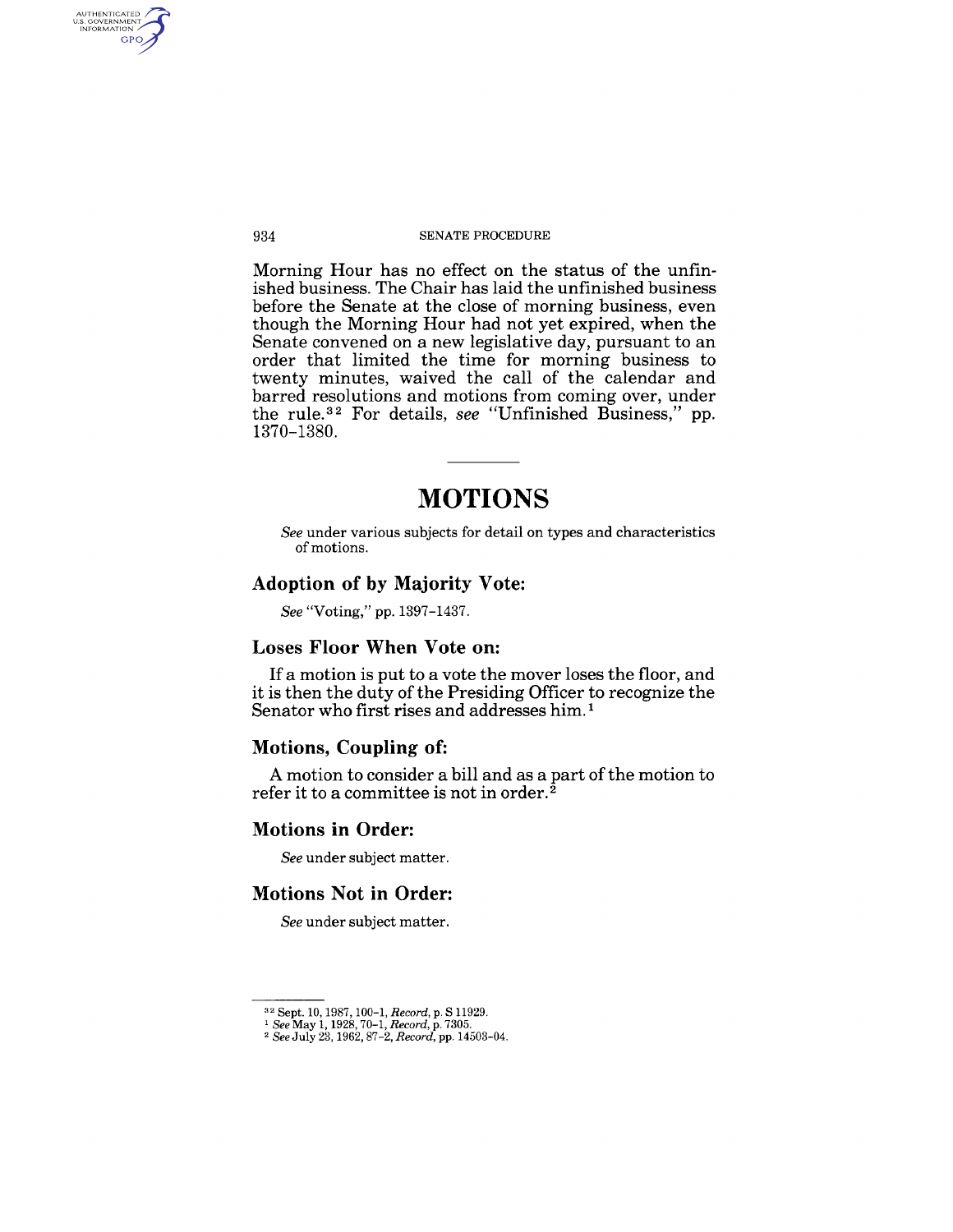#### MOTIONS 935

# **Out of Order:**

A motion to set a time certain for a vote on a resolution is not in order. 3

A motion directing the Chair to put to the Senate without further debate the consideration of a resolution to change the rules under his constitutional right to get a vote on changing the rules at the opening of a new Congress is not in order.4

When such a motion is made, it is in order to make a point of order against such a motion, and a point of order having been made, the Chair has the authority to submit the question to the Senate, "Shall the point of order made by said Senator be sustained?" 5

It is not in order in the Senate to move a question. <sup>6</sup> There is no motion under the Senate's rules, procedures or practices to adopt a pending amendment, or to move the adoption of a resolution or to move passage of a bill. 7 Likewise, it is not in order to move the adoption of a conference report. When no Senator seeks recognition to debate a conference report, the Chair will put the question on its adoption. 8

### **Points of Order Against:**

*See* under "Points of Order," "Table," p. 992.

### **Precedence** of:

*See* Rule XXII, paragraph 1.

### **Recognition To Offer a Motion:**

*See also* "Recognition," pp. 1091-1105.

A Senator must first be recognized by the Chair in order to offer a motion. 9

A Senator must stand and address the Chair if that Senator wishes to make a motion, and such Senator must

<sup>&</sup>lt;sup>3</sup> Dec. 22, 1970, 91–2, *Record*, p. 43202.<br><sup>4</sup> Jan. 18, 1967, 90–1, *Record*, pp. 918, 940.<br><sup>5</sup> *Ibid.* 

<sup>&</sup>lt;sup>6</sup> July 22, 1983, 98–1, *Record*, p. 20522.<br><sup>7</sup> July 29, 1986, 99–2, *Record*, p. 17904.<br><sup>8</sup> Aug. 19, 1982, 97–2, *Record*, p. 22544.<br><sup>9</sup> Apr. 15, 1893, 53—Special Session, *Record*, p. 189; June 7, 1924, 68–1, *Record*, 14053.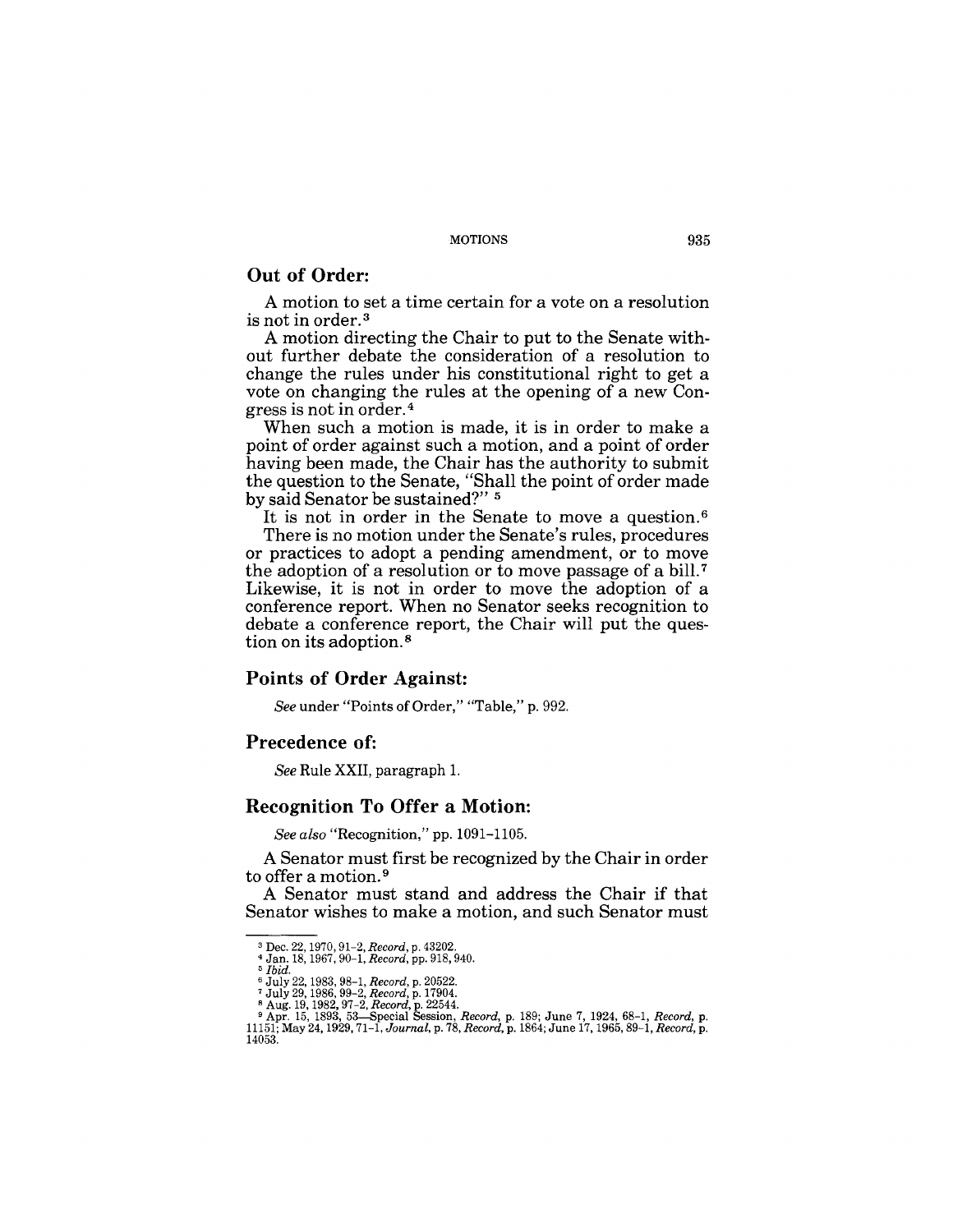#### 936 SENATE PROCEDURE

do so before the Chair takes an action rendering such motion untimely.<sup>10</sup>

It is not in order for one Senator when another has the floor to make a motion to lay a pending motion on the table.<sup>11</sup> Such a motion is not in order when another Senator has a right to the floor. 12

#### **Reduced to Writing:**

On a point of order, any Senator submitting a motion or amendment would have to reduce it to writing; 13 thus any motion in the Senate must be submitted in writing upon the request of any Senator.<sup>14</sup>

An oral motion shall be reduced to writing, if desired by the Presiding Officer or by any Senator,<sup>15</sup> and a motion taken down by the official reporters and printed in the *Record* was held not to meet the requirement of the rule. 16

# **Unanimous Consent Procedure, Effect on;**

*See* "Unanimous Consent Agreements," pp. 1311-1369.

#### Withdrawal of:

*See also* "Adjourn," p. 9; "Cloture," pp. 333-334; "Recess," p. 1090; "Recommit," pp. 1122-1123; "Reconsider," p. 1148; "Table," p. 1288.

A Senator may withdraw a motion he offers until the Senate takes some action thereon. For details *see* under subject matter sought.

# **MOTIONS TO RECALL PAPERS**

*See* "Recall of Papers," pp. 1139-1141.

<sup>10</sup> Sept. 19, 1986, 99-2, *Record,* p. 24907.

<sup>&</sup>lt;sup>11</sup> Sept. 18, 1914, 63–2, *Record*, p. 15258.<br><sup>12</sup> July 24, 1886, 49–1, *Record*, p. 7457.<br><sup>13</sup> Feb. 28, 1968, 90–2, *Record*, p. 4569; Nov. 30, 1973, 93–1, *Record*, pp. 38902–03.<br><sup>14</sup> Oct. 24, 1985, 99–1, *Record*, p. 2

<sup>15</sup> Nov. 4, 1921, 67-1, *Journal,* p. 3ll, *Record,* pp. 7286, 7290; Feb. 27, 1915, 63-3, *Journal,* p. 156, *Record,* pp. 4812-14; Nov. 30, 1971, 92-1, *Record,* p. 43520. *16 Ibid.*